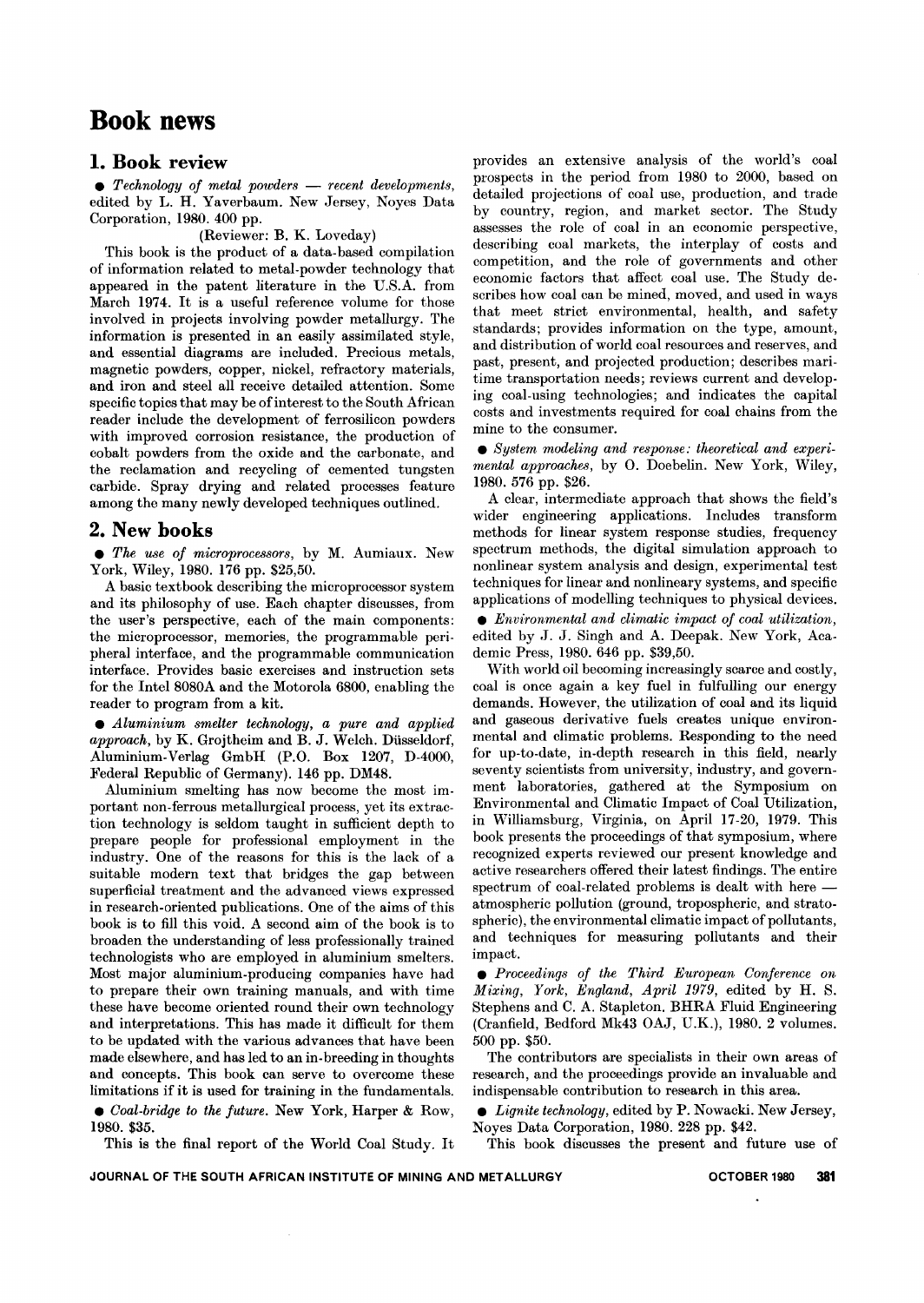lignite for electric power generation, and the problems associated with the use of low-rank coals. Lignite and other sub-bituminous coals represent a large domestic, yet relatively unused, source of low-cost energy. The abundant deposits are located largely in the Northern Great Plains and Rock Mountain regions, as well as in Texas, and are near the surface. Lignite is a Iow-sulphur coal, but produces copious amounts of alkaline fly ash, and ash fouling of boiler tubes is the most serious operating problem when burning it. Yet lignite has high permeability and reactivity, which make it a superior feedstock for gasification and liquefaction.

 $\bullet$  *The application of rock mechanics to cut-and-fill mining.* London, Institution of Mining and Metallurgy, 1980.

The papers presented at a conference at the University of Lulea, Sweden, in June 1980, present the state of the art in the application of rock mechanics to cut-and-fill mining both in Sweden, where cut-and-fill mining has a long tradition, and in other countries of the world. The results of the Näsliden project, which involved about 20 scientists from mining companies, universities, and research organizations in the Scandinavian countries are also given. In 1968 the Näsliden mine was fully instrumented for measuring pressure in the fill, convergence between hanging wall and foot wall, deflections of roofs, etc. Finite element codes for the simulation of stresses and displacements due to cut-and-fill mining were developed.

. *Papers presented at the Fifth International Symposium on Jet Cutting Technology, Hanover, Federal Republic of Germany, June 1980,* edited by H. S. Stephens and B. Jawis. BHRA Fluid Engineering (Cranfield, Bedford Mk 43 OAJ, U.K.), 1980. 438 pp. £38.

. *World coal resources.. methods of assessment and results,* by G. Fettweis. Amsterdam, Elsevier, 1979. 425 pp. \$80,50.

Although there is general agreement that the world's coal resources are vast in relation to both present consumption and to other fossil fuel resources, there is widespread disagreement on the actual size of these resources, the quantity of useable coal, and the methods employed to measure the rcsources. In this book, the author deals with these questions from an interdisciplinary viewpoint, which ranges from geochemical considerations to mining engineering and mineral economics. He examines the different systems adopted by each country for the techno-economic assessment of mineral occurrences and puts forward suggestions for improvement and international standardization of classification methods. A discussion of the influence that types of mining can have on the assessment of coal reserves includes a chapter on the state of the art and problems of underground gasification. The book also gives a review of the results of international surveys on world coal resources since 1913 and of the national estimates in the major coal-producing countries. The conclusion reached is that there are in fact significantly fewer coal reserves that can be economically recovered than is generally believed.

. *Geophysical and geochemical techniques for exploration*

*of hydrocarbons and minerals,* edited by M. Sittig. New Jersey, Noyes Data Corporation, 1980. 300 pp. \$40.

Exploration for energy and minerals has entered a new age; in the United States especially, this type of exploration has become extremely active. Companies are opening exploration offices, and the demand for geoscientists and petroleum engineers versed in the pertinent prospecting techniques has climbed steeply. Practical knowledge fields most required are geophysics, stratigraphy, sedimentology, and the tectonics of the earth's formations and deformations. A short perusal of this book shows that all prospecting techniques are really interpretations within these fields, no matter whether hydrocarbons or rare metals have to be found and no matter how sophisticated the equipment and the techniques that facilitate the work of the modern geoscientist.

. *Financial Times mining international year book 1980.* Longman Group Ltd (Periodicals and Directories Division, Longman House, Burnt Mill, Harlow, Essex CM20 2JE, England). £24 surface, £34 airmail.

The Year Book lists details of companies involved in the mining of metals, minerals, and ores world-wide. It provides accurate company annual information essential for all those concerned with the mining industry. It covers 700 companies in 80 countries. Each entry is revised and updated every year and checked by the company concerned to ensure accuracy. The Company Index is cross-referenced with subsidiaries and associates. The Geographical Index lists, in country of operation, the mining, exploration, and development companies and/or their subsidiaries. The Metals/Minerals Index identifies the companies interested in a selected list of metals/minerals.

. *National Symposium on the Availability of Strategic Minerals,* edited by M. J. Jones. London, Institution of Mining and Metallurgy, 1980. 109 pp.

The papers presented at this joint meeting with the Fellowship of Engineering held in London in 1979 include: Definition of strategic materials and the means currently available to the United Kingdom Government to identify strategic sources and requirements: A United Kingdom minerals strategy  $-$  the role of Government: Availability of copper, nickel and cobalt: Availability of lead and zinc: Availa bility of tin and tungsten to British industry: Availability of chromium: Availability of molybdenum: Precious metals: Uranium resources, supply and demand: Considerations that affect the stockpiling of non-ferrous metals: Problems faced by traders: Problems faced by buyers: Chilean role in copper and  $\text{molybdenum}$  supplies  $\text{m}$  a supplying country's view point: Approaches adopted by other countries.

# **3. NIM reports**

The following reports are available free of charge from the National Institute for Metallurgy, Private Bag X30l5, Randburg, 2125 South Africa.

# Report No. 1941

*The recovery of chromite and platinum from the UG-2 Upper Chromitite Layer .of the Bushveld Complex at the Pandora Mine* (first published 10th Mar., 1978).

This report records the results of an investigation into the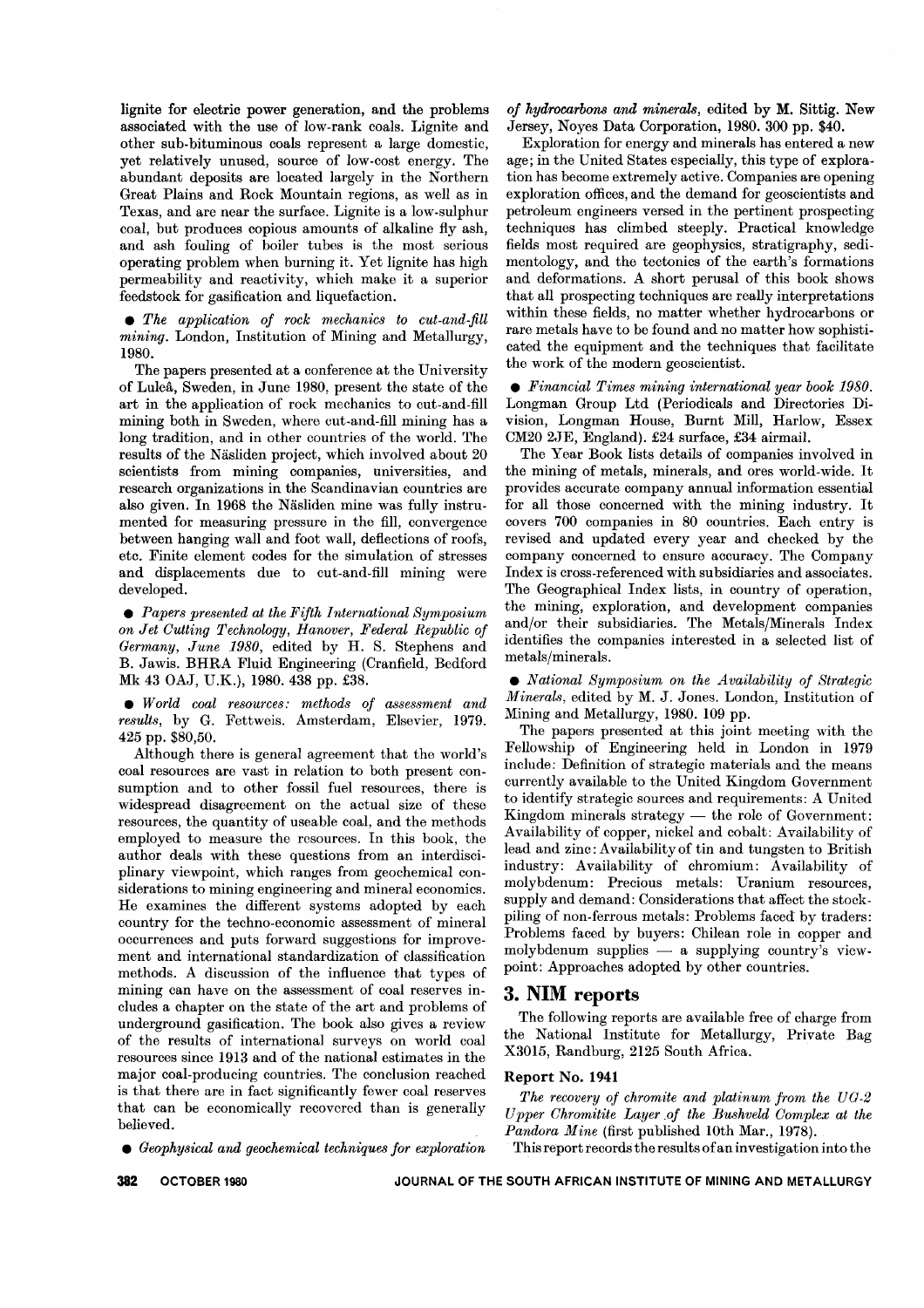recovery of chromite and the platinum-group metals plus gold (Le., the noble metals) from an adit sample of the UG-2 Upper Chromitite Layer of the Bushveld Complex. The investigation covered gravity concentration for the recovery of the chromite, flotation for the recovery of the noble metals from the whole ore and from the products of gravity concentration, flotation for the recovery of the chromite, and autogenous milling of the ore.

Gravity concentration using a two-stage spiral-concentration circuit with regrinding of the primary spiral tailings gave chromite concentrates assaying between 41 and 42 per cent  $Cr_2O_3$  at a recovery of over 80 per cent of the  $Cr_2O_3$  content of the ore. About 20 per cent of the noble-metal content of the ore was recovered with the gravity concentrate. Flotation of the whole ore by standard flotation procedures gave rougher concentrates assaying 50 p.p.m. of the noble metals. At that stage, the recoveries of the noble metals were between 78 and 86 per cent of the noble-metal content of the ore, the most important variable being the degree of grinding. Similar results were obtained on the gravity tailings. Flotation of the chromite concentrate resulted in a recovery of 90 per cent of the noble-metal content of the chromite concentrate at a noble-metal grade of 44 p.p.m.

Pilot-plant flotation tests showed that recoveries of up to 77 per cent of the noble-metal content of the flotation feed can be obtained at a concentrate grade of 52 p.p.m. of the noble metals.

Batch flotation tests for the chromite using a two-stage procedure in which the gangue is floated first showed that concentrates with grades of up to 42 per cent  $Cr_2O_3$ and recoveries of between 75 per cent and 80 per cent can be obtained. Only 5 per cent of the noble-metal content of the feed was recovered with the chromite concentrate.

Fully autogenous and semi-autogenous run-of-mine milling were shown to be feasible for the production of a feed material suitable for gravity concentration.

### Report No. 1966

*A mineralogical investigation of ores from the Merensky Reef and their flotation products* (first published 31st Mar., 1978).

This report summarizes the mineralogical investigations that were conducted on ore from the Merensky Reef and its flotation products, in as far as the investigations relate to the beneficiation of this ore.

It was found that approximately 37 per cent of the platinum-group elements are harboured within the basemetal sulphides in these ores, either as minute inclusions or in solid solution, so that physical separation by conventional methods is impossible. This means that, whenever sulphides are lost in flotation tailings, some platinum-group elements are lost with them.

It is recommended that further effort should be devoted to the more effective flotation of the base-metal sulphides. Magnetic separation could be applied to the flotation tailings for the recovery of the magnetic sulphides and of the platinum-group elements they harbour.

#### Report No. 1971

The effect *of open- and closed-circuit operation in the*

*copper-cleaning flotation circuit of a complex sulphide ore* (first published 29th May, 1978).

The effect of open- and closed-circuit operation was investigated in the differential flotation of a complex sulphide ore containing copper, lead, and zinc. In opencircuit operation, copper losses are due to the slow flotation of the slimes. Closed-circuit operation improves the copper recovery by recycling the fines, but a secondary problem can arise in that the grades of the other elements in the concentrate become excessive. This is particularly true of lead, and is due in part to the high ratio of galena to chalcopyrite in the ore. Modification of the regrind circuit while maintaining closed cleanertailing operation can reduce this problem.

# Report No. 2012

*A* mineralogical investigation of borehole cores from the Trompsburg Complex (first published 6th Apr., 1979).

Borehole cores recovered from six boreholes drilled through the rocks of the Trompsburg Complex in 1949 have been examined mineralogically. Much of the core is unlabelled, but identifiable core from the boreholes contains a variety of sulphide minerals in the basic intrusive rocks and the underlying metamorphosed dolomite. The basic intrusive rocks usually contain the assemblage pyrrhotite - chalcopyrite - pentlandite and sometimes pyrite, but in places have suffered hydrothermal alteration and may, in addition, contain linnaeite, violarite, millerite, and pyrite. Small, noneconomic concentrations of sulphide minerals are commonly present at the base of the cyclic units.

The metamorphosed dolomite underlying the complex contains a number of rare sulphide minerals including alabandite, tochlinite, djerfisherite, and an unnamed potassium-copper sulphide. These sulphides occur together in places with a spinel of unusual composition that is rich in titanium and manganese. Most of the sulphides present in the metamorphosed dolomites do not appear to have been produced by mineralization emanating from the basic rocks; instead, they are considered to be the result of high-temperature metamorphism of pre-existing sedimentary layers.

No platinum-group minerals were identified during the investigation. The economic potential of the Trompsburg Complex cannot be assessed adequately, since the available borehole cores do not provide sufficient information.

#### Report No. 2038

The leaching of sphalerite in acidic ferric sulphate media in the absence of elemental oxygen.

The mechanism of the dissolution of a sphalerite in acidic ferric sulphate media is described. Leaching experiments were conducted on sphalerite concentrate, and the effects of the following variables were investigated: agitation, surface area, temperature, and the concentrations of ferric ions, ferrous ions, and sulphuric acid. Close correlation was found between the rates of dissolution and the measured electrochemical potentials of the leaching solutions, and it was concluded that the reaction is electrochemical in nature.

An empirical mathematical model, consisting of two simultaneous differential equations expressing the leach